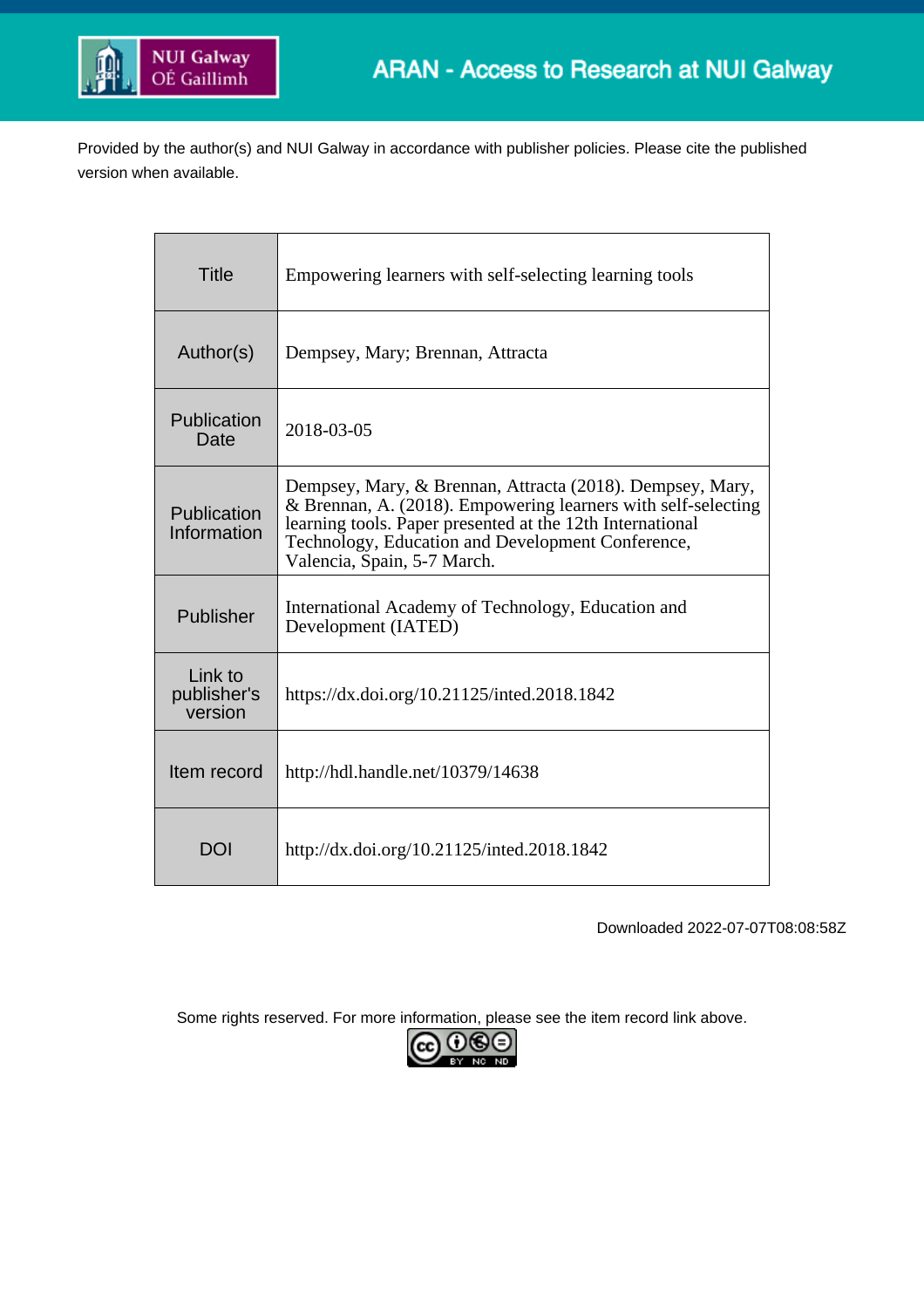# **EMPOWERING LEARNERS WITH SELF-SELECTING LEARNING TOOLS**

#### **M. Dempsey, A. Brennan**

NUI Galway (IRELAND)

#### **Abstract**

Students need to be encouraged while in the liminal space (i.e. the learning journey in the process of mastering a threshold concept) [1], [2] However, this learning journey can either be a positive/negative experience and the time spent negotiating this space can depend on the learner-educator relationship [3]. Students may also experience increased insecurities and doubts during their learning journey [4]. Therefore, rethinking curriculum design and placing the student at the centre of the design process can be used to invite students to enter liminal spaces and to dampen negative experiences thereof [5].

The development of an effective constructive alignment process can be used in curriculum design such that: (a) students are supported in achieving learning outcomes (LOs) and (b) students are encouraged in linking assessment with learning, thereby showing that assessment can be used to strategically change the way they learn [6], [7]. Effective curriculum design should focus on 'fitness for purpose' LOs to provide students with critical key graduate attributes (e.g. high levels of cognitive ability, leadership, entrepreneurial, analytical and critical thinking skills etc.). It should also incentivise students to manage their workload, engage with the module and be supported in a holding environment through the liminal space (until mastery of the threshold concepts is reached), achievable through creative continuous assessment via self-selecting learning tools. This represents a move away from over-assessing students, into more activity-based practice where students learn by doing. It also underpins key graduate attribute development and aligns with the four purposes of assessment as outlined by [8]; certification, student learning, quality assurance and lifelong learning capacity.

In this paper, the use of Self-Selecting Learning Resource Assessment Tools as part of the Operations Engineering module curriculum re-design, with the goal of incentivizing students to manage their workload and empower them to achieve the LOs, is described and evaluated.

Keywords: Self-selecting learning, liminal space, threshold concept, assessment, graduate attributes, constructive alignment

### **1 INTRODUCTION**

Curriculum design which focuses on 'fitness for purpose' learning outcomes (LOs) can provide students with critical key graduate attributes (e.g. high levels of cognitive ability, leadership, entrepreneurial, analytical and critical thinking skill etc.) [9]. However, LOs in turn need to be congruent with [10]:

- Curriculum aims, scope and structure.
- Teaching and learning activities.
- Learning support.
- Students' backgrounds, knowledge and aspirations.
- Assessment and feedback.
- Course organisation and management.

In curriculum design, the alignment of LOs, teaching and assessment (through a constructive alignment framework) can be used to underpin the curriculum in a way which supports learners to achieve LOs and encourages them to link assessment with learning thereby showing that assessment can be used to strategically change the way they learn [6], [7]. Such alignment should also scaffold students in achieving high quality LOs [11]. Activity based practice where students learn by doing and where their time in the liminal space (and subsequent mastery of threshold concepts) is maximised, represents a move away from over-assessing students whilst also aligning with the four purposes of assessment as outlined by [8]; certification, student learning, quality assurance and lifelong learning capacity. The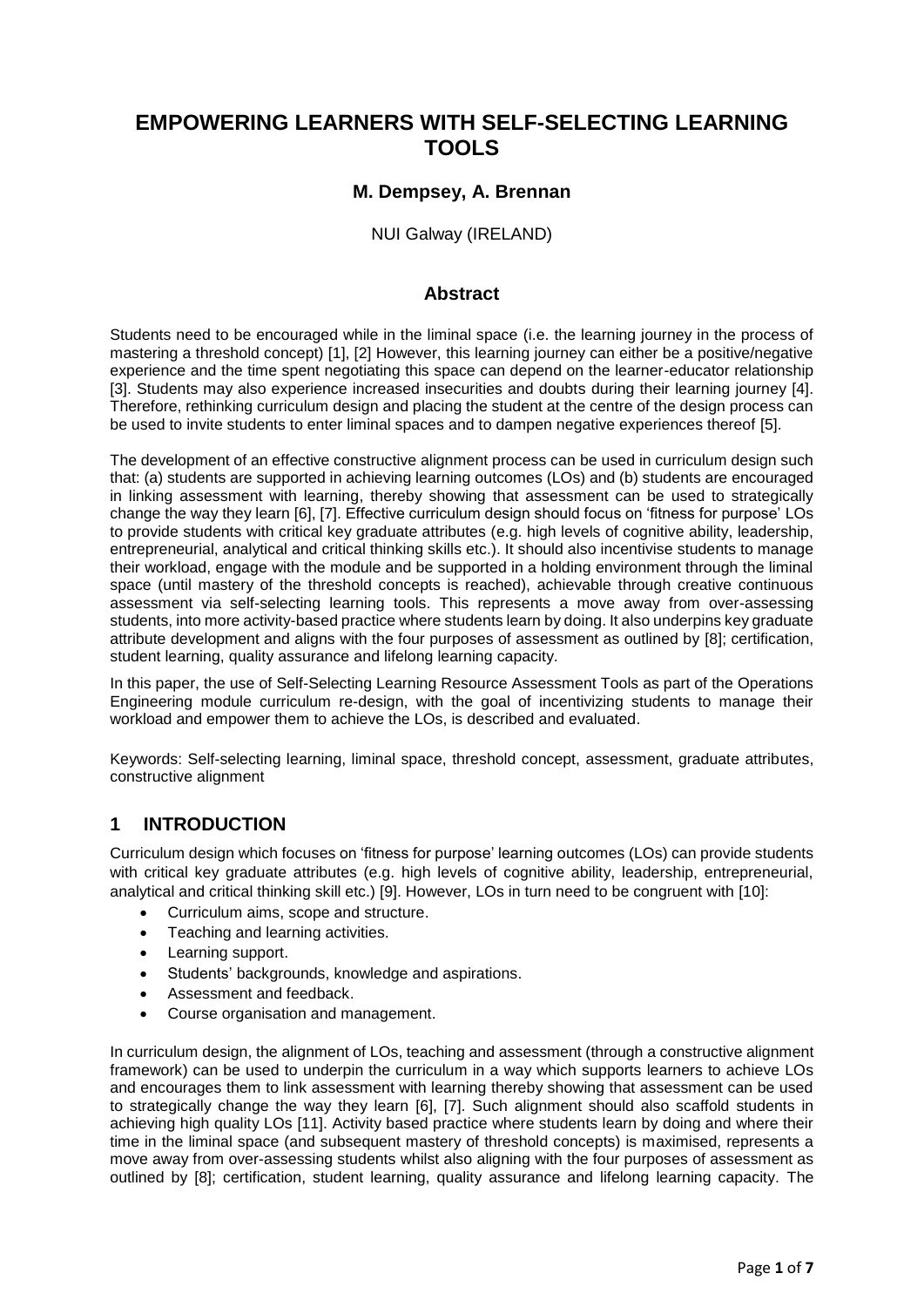linking of assessment with activity based learning can also strategically change the way students learn [6]. In a study of the inverted classroom by [12], student behavior altered through the inversion process as they felt more motivated and had a greater responsibility for their own learning due to their participation in problem and activity based exercises. Inverting the classroom is a recommendation for bridging the gap between the instructors' teaching style and a student's learning style thereby scaffolding student learning [12].

### **2 METHODOLOGY**

Self-selecting learning resources such as online quizzes, videos, Uniform Resource Locators etc. were used to provide a scaffold for student learning and facilitate their transition through the liminal space in the mastery of the identified threshold concepts. The assessment component of the self-selecting learning resource tools was part of a constructive alignment process for the Operations module curriculum re-design, in the Academic year 2015/2016. In order to assess the effectiveness of selfselecting assessment tools as empowerers of LO achievement, a survey was deployed to 364 undergraduate students, with a 13.7% response rate. The aims of the survey were to:

- (1) elicit the effectiveness of self-selecting learning resource assessment tools;
- (2) assess whether or not, the use of self-selecting learning resource assessment tools resulted in an impact on the final mark awarded;
- (3) determine the effectiveness of self-selecting learning resource assessment tools as portals/learning thresholds.

Anecdotal comments from the students in italics in [] will be used to relate their perceptions of their journey through the liminal space and their views on self-selecting learning tools.

### **2.1 Self-Selecting Learning Resource Assessment Tools as part of the Operations module curriculum re-design**

As thinking takes time, educators seldom allow students the time to think [13]. While educators can employ various engagement strategies to encourage students to spend time in a holding environment in the liminal space described as "the learning journey in the process of mastering a threshold concept" (and thereby learning) [2], this journey can either be a positive or negative experience and the length of time spent negotiating it can depend on the student-educator relationship [3]. Students may also experience increased insecurities and doubts whilst navigating the liminal space [4]. Rethinking curriculum design and being mindful of placing students at the centre of the module re-design process can lend itself to both inviting students to enter liminal spaces and to dampening negative experiences thereof [5]. With this in mind, the provision of learning resources where learners learn by doing through self-managed activity-based continuous assessment tools was the catalyst for LO realignment in the Operations module curriculum re-design.

The aims of this LO realignment were to:

- incentivise students to manage their workload, engage with the module and be supported in a holding environment through the liminal space until mastery of the threshold concepts were reached;
- encourage students to appreciate the value and enjoyment of learning and move way from a focus on marks awarded for assessment to assessment as a learning objective;
- engage students on-line and in-class;
- position continuous assessment (CA) as the following LO: Complete several selfassessment tests to reinforce the students' knowledge of their subject and help in preparation for the final written examination;
- provide students with full access to databanks
- link class-based activities with the on-line self-assessment tests (SATs) in order to meet the learning objectives of the module and create value for students. Engaged students are more responsive and inquisitive in their learning and are more likely to succeed in mastering the threshold concepts in a shorter timeframe within a holding environment [1].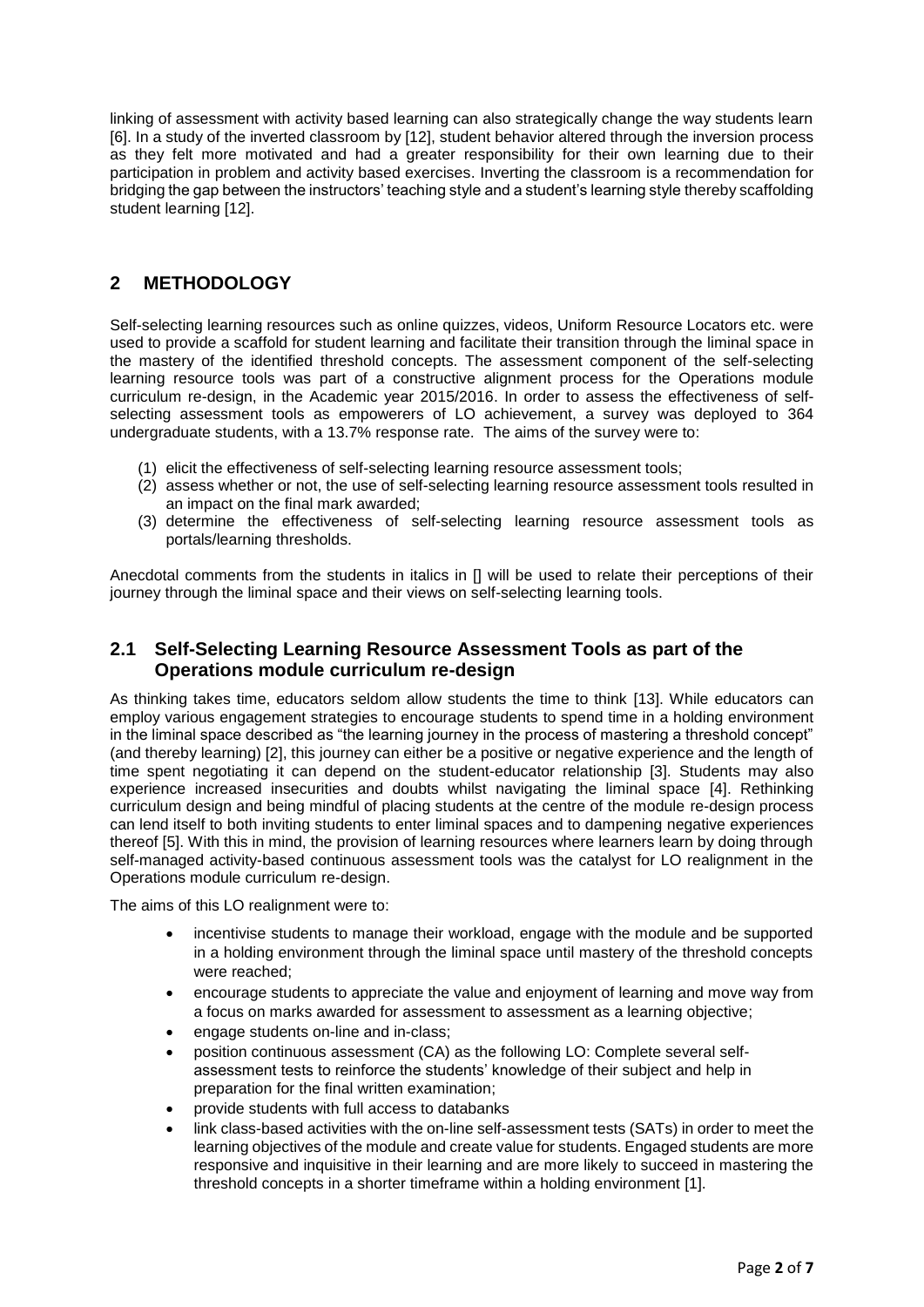The Operations module is an interdisciplinary module taught to a multidisciplinary group of 2<sup>rd</sup> year students. This 5 ECTS module is delivered to between 350 and 410 students each year, takes place in Semester II, is core to all students and provides fundamental information and operations flow principles for other modules taking place in final year.

The interdisciplinary nature of the Operations module makes it challenging in terms of design, delivery and assessment for both the educators and the students. However, as [9] suggests; modules which bridge disciplines have the advantage of "developing new approaches to solving complex problems or tackling issues that cannon be easily solved using a single approach" it is necessary to get the "fit" right in order to develop the most appropriate student attributes (high level cognitive, leadership, entrepreneurial, analytical etc.). The main driver for curriculum re-design in this case study was the desire to increase the value of CA through SAT engagement, so that student learning and engagement was deepened.

Reflecting on the effectiveness of the teaching and learning activities, this study involved completely removing the continuous assessment marks. SATs in their new form provided students with more autonomy in their learning through the availability of repetitive SATs which students could access 24/7 after a topic was complete. This meant that the students controlled this component of their learning and used the SAT as an on-line activity which could be accessed as frequently as they wished. The SAT feedback was automatic and students received a result after each test. The intention was to encourage students to do multiple test activities on a topic until they were comfortable with their learning and understanding of the related content and had reached a mastery of the threshold concepts associated with that content.

## **3 RESULTS**

The purpose of the SATs deployed through the institutional technological space was to reinforce lecture content and provide essential preparation for the final end of semester examination, worth 100%. Student engagement was not an issue as over 90% of students engaged on-line with the course resources.

Note: technological space refers to the institutional virtual learning environment (VLE) where course resources are provided.

The results of the survey are presented thematically based on the research questions.

**Research question 1**: Are self-selected learning resource assessment tools effective?

Students actively participated in the on-line SATs working regularly (37%) and occasionally (56%). 7% engaged rarely. Students rated the difficulty of work they were expected to do, as very easy (7%), fairly easy (37%) and fairly difficult (28%). As expected, students' perception of the time investment in learning differed from the actual time spent. When asked about the amount of time and effort spent engaged with the learning resources, 51% noted that they spent a lot of time and effort with 49% doing the minimum required. This is contradictory with the following; 2% spent 5-10 hours working on the module outside the classroom, 37% spent 3-5 hours, 49% spent 1-3 hours and 12% spent less than an hour. As a 5 ECTS module, the advised time input is between 100 and 125 hours. Some students exceeded the recommended workload whilst others were less compliant.

89% of the students agreed that the self-selected learning resource assessment tools complemented their learning. Whilst the use of such tools can empower students, it requires them to be organized and responsible for their own learning. 49% found this an easy task, while 35% found it difficult and 16% were unsure. in order to develop academic skills, students "need to be able to get themselves to do what they need to get done" [14].

[*I am just wondering if at some stage in the next week or two if you could put back up the continous online assesments we took for the last number of weeks. Would it be possible to put them up as practice assignments that you can take as many times as you like. I think they would be good study practice*]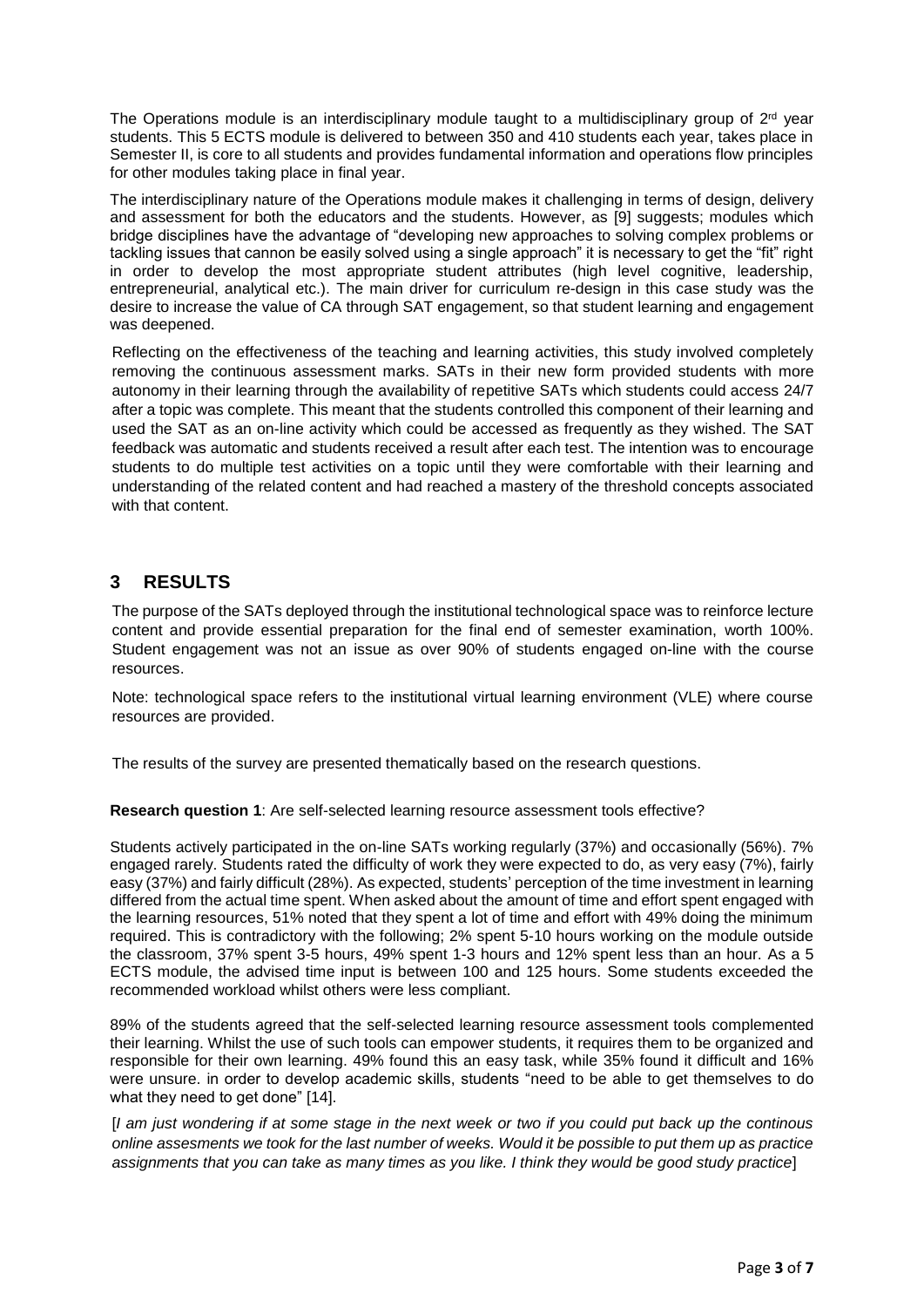[*I think the blackboard test is much better than a written assessment as you get an instant result and blackboard is quite easy to use*]

**Research question 2**: Does the use of self-selecting learning resource assessment tools result in an impact on the final mark awarded?

Table 1 shows the combined CA and Final exam results for the years 2013 and 2014 respectively. No results are available for 2015. In 2013 and 2014, the final exam and CA were weighted at 70% and 30% respectively. In 2016 and 2017, as part of the curriculum redesign to empower learners, self-selecting learning resource assessment tools (embedded in a technological space) were introduced and the final exam weighting was changed to 100%.

As can be seen in Table 1, the 2016 results improved slightly in comparison to the previous 2 years. However, in 2017 the results reverted to the 2013 average. The results over the next 3-5 years will be monitored to see if there is a continuing downward/upward trend.

|                      | 2013<br>$N = 316$ | 2014<br>$N = 332$ | 2016<br>$N = 364$ | 2017<br>$N = 391$ |
|----------------------|-------------------|-------------------|-------------------|-------------------|
| CA (30%)             | 40%               | 45%               | No CA             | No CA             |
| <b>Final Written</b> | 57%               | 59%               | 56%               | 52%               |
| Average              | 52%               | 55%               | 56%               | 52%               |

Table 1. Examination results 2013 – 2017 (excluding 2015)

**Research question 3:** Are self-selecting learning resource assessment tools effective as portals/learning thresholds?

Effective curriculum design should focus on 'fitness for purpose' LOs to provide students with critical key graduate attributes (e.g. high levels of cognitive ability, leadership, entrepreneurial, analytical and critical thinking skills etc.) [6], [7]. It should also incentivise students to manage their workload, engage with the module and be supported in a holding environment through the liminal space (until mastery of the threshold concepts is reached) [5]. However, this journey can either be a positive or negative experience and the length of time spent negotiating it can depend on the student-educator relationship [3]. To encourage students to enter the liminal space, educators actively shared their enthusiasm for the Operations module as 70% of the respondents acknowledged the effectiveness of the educator's approach to sharing their enthusiasm. Some students required additional support in entering into and being held within the liminal space, with 68% of respondents agreeing that they were given the necessary supports to master the related threshold concepts.

[*I wouldn't prefer written assessment. I find the MCQ test better because I am more comfortable when doing assessments on the computer, I feel it is very fair and I get my results straight away*]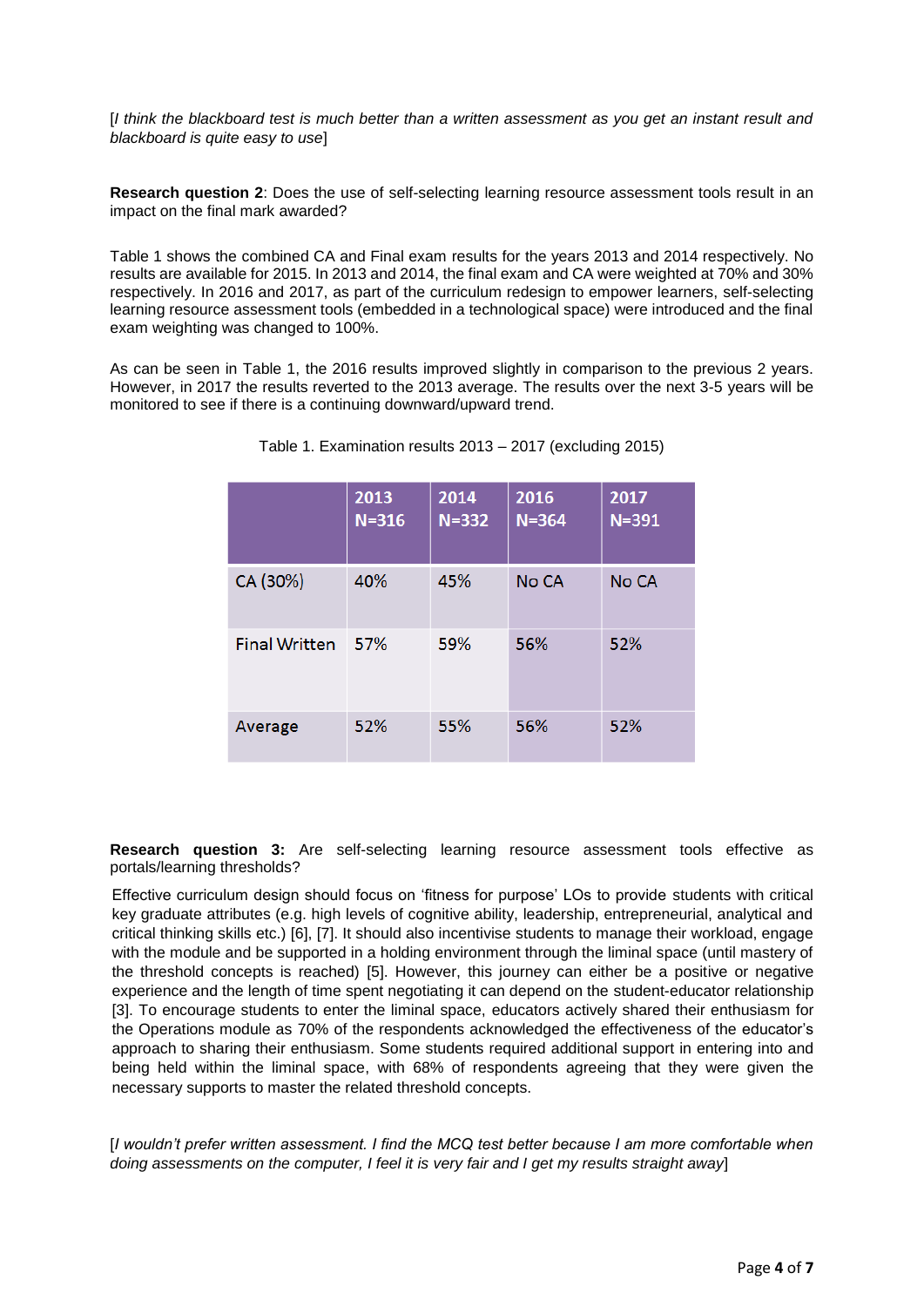[*It was very adequate as it covered every chapter and the questions were relatively difficult so students needed to have the chapters learned to know the answers to the questions*]

[*The questions were clear and unambiguous (before I had the panic attack!!)*]

In addition to mastering the threshold concepts associated with the Operations module, students gained additional skills; 50% said that they were more organized and responsible for their own learning after completing the module; 26% not much/very little with 24% being unsure.

[*I was hoping to meet you .. I just basically want to know how to prepare for this subject. I am really confused and all the different systems are making me scared coz I am reading the core texts and i can't figure out how am i going to bring it together for the exam. Should I just follow the lecture notes and write notes from the book or simply learn it from the book?*]

In summary, the re-drafted assessment activities for the Operations module aimed to address student disengagement from the classroom and support their engagement via on-line technology based learning. The move away from rigid once off assessment to more flexible assessment methods is key to achieving deep learning. The aim of tweaking the LO's assessment layer was to encourage students to appreciate the value and enjoyment of learning and move from a focus on marks awarded for assessment to assessment as a learning objective. Whilst the terminal exam covered the entire module content, the students were able to self-test multiple times after each topic. However, the results of this study suggest that the use of self-selecting learning resource assessment tools can scaffold students' learning. Whilst such tools have not significantly impacted on the final mark awarded, students indicated that they were given sufficient supports to master the content and learned additional skills in the process. However, the lack of impact on their academic performance may be due to a number of inter-related factors such as their lack of engagement with deep learning (focussing mainly on the final exam and not on the journey through the holding environment), their lack of management of their own learning, the difficulty of taking responsibility for their own learning and their anxiety about the self-selecting learning process.

## **4 REFLECTION FROM THE INSTRUCTOR**

"On reflection, I hope the re-design will engage the students with the module. I am never happy with the status quo and I will continue to re-design parts of the Operations module and improve on what I do each year. I hope that the change will have a positive impact on student engagement. In my opinion, there is far too much emphasis on exams and results rather than a focus on achieving a mastery of threshold concepts. The irony is that academics are responsible for the system driving this. For me, student engagement, deep learning and their enjoyment of the learning process gives me a 'buzz'. I aim to continue monitoring the impact of the implementation of self-selecting learning assessment tools and further changes on student performance and engagement".

# **5 CONCLUSIONS**

A move away from over-assessing students, into more activity based practice where students learn by doing is recommended [8]. In this paper, the authors present their use of self-selecting learning resource assessment tools as part of the Operations module curriculum re-design. Students are encouraged to engage with module resources and varied self-assessment tools (SATs) within a technological space provided on the institutional VLE – Blackboard. As part of the Operations module curriculum re-design, the weighting for the summative exam was changed from 65% (up to 2015) to 100% (2016 onwards). SATs were available but were not graded. They provided a scaffold for student learning and empowered students to control their learning.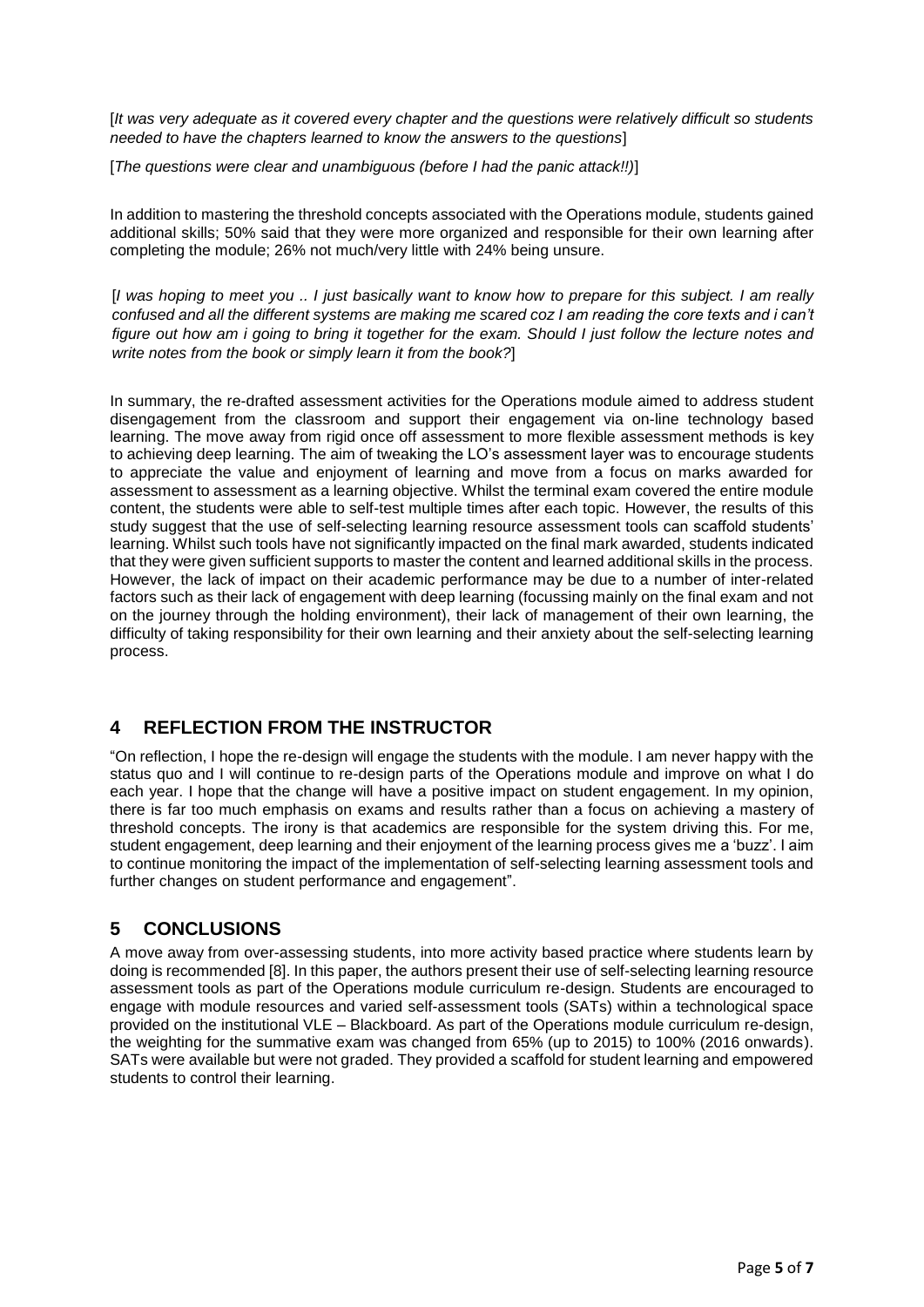In order to assess the effectiveness of the self-selecting learning resource assessment tools, a survey was deployed to 364 undergraduate students, with the aims of;

- (1) eliciting the effectiveness of self-selected learning resource assessment tools;
- (2) assessing whether or not, the use of self-selected learning resource assessment tools resulted in an impact on the final mark awarded;
- (3) determining the effectiveness of self-selected learning resource assessment tools as portals/learning thresholds.

Based on an analysis of the results, the authors argue that on-line resources and self-selecting online assessment tools can empower some students to be responsible for their learning. While other students need to be more supported into and facilitated through the liminal space, in the mastery of threshold concepts, the majority gained from the experience with 89% agreeing that the use of self-selected learning resource assessment tools complemented their learning. As this study focussed on the use of SATs as an LO rather than as an assessment, it provided the option to alter the use of the on-line selfassessment MCQs to facilitate and encourage student engagement with the content. This aligns with more creative assessment practices and a move away from over assessing students and into more activity based practice where students will learn by doing [8].

The results show that after engagement with the module, 50% of students had increased confidence and organisational skills. In summary, it made sense to integrate the SAT component as part of the LOs in the redesign of the Operations module thus positioning SATs as aids and learning tools rather than assessments.

### **ACKNOWLEDGEMENTS**

We would like to acknowledge the students who have taken the module and provided feedback which has informed this study.

### **6 REFERENCES**

- [1] R. Land and al, "Learning in the liminal space: A semiotic approach to threshold concepts," *Higher Education 67.2 (2014): 199-217.,* pp. 199-217, 2014.
- [2] J. Meyer and R. Land, Threshold concepts and troublesome knowledge: Linkages to ways of thinking and practising within the disciplines, UK: Oxford: Oxford Centre for Staff and Learning Development., 2003.
- [3] U. Lucas, "Being "pulled up short": Creating moments of surprise and possibility in accounting education," *Critical Perspectives on Accounting,* vol. 19, no. 3, p. 383–403., 2008.
- [4] G. Cousin, "Threshold concepts, troublesome knowledge and emotional capital. Overcoming Barriers to Student Understanding: Threshold Concepts and Troublesome Knowledge," *Ed. Jan Meyer and Ray Land. UK: Routledge,* pp. 134-147, 2006.
- [5] M. Dempsey and A. Brennan, "TURBOCHARGING THE JOURNEY INTO THE LIMINAL SPACE AND BEYOND," in *INTED2017 Proceedings, pp. 4315-4324*, Valencia, 2017.
- [6] G. Gibbs, Assessment Matters in Higher Education Choosing and Using a Diverse Approach, UK: McGrath Hill, 1999.
- [7] J. Biggs, "What the student does: teaching for enhanced learning," *Higher Education Research and Development Volume 31, Issue 1: 30TH ANNIVERSARY ISSUE,* pp. Pages 39-55, 2012.